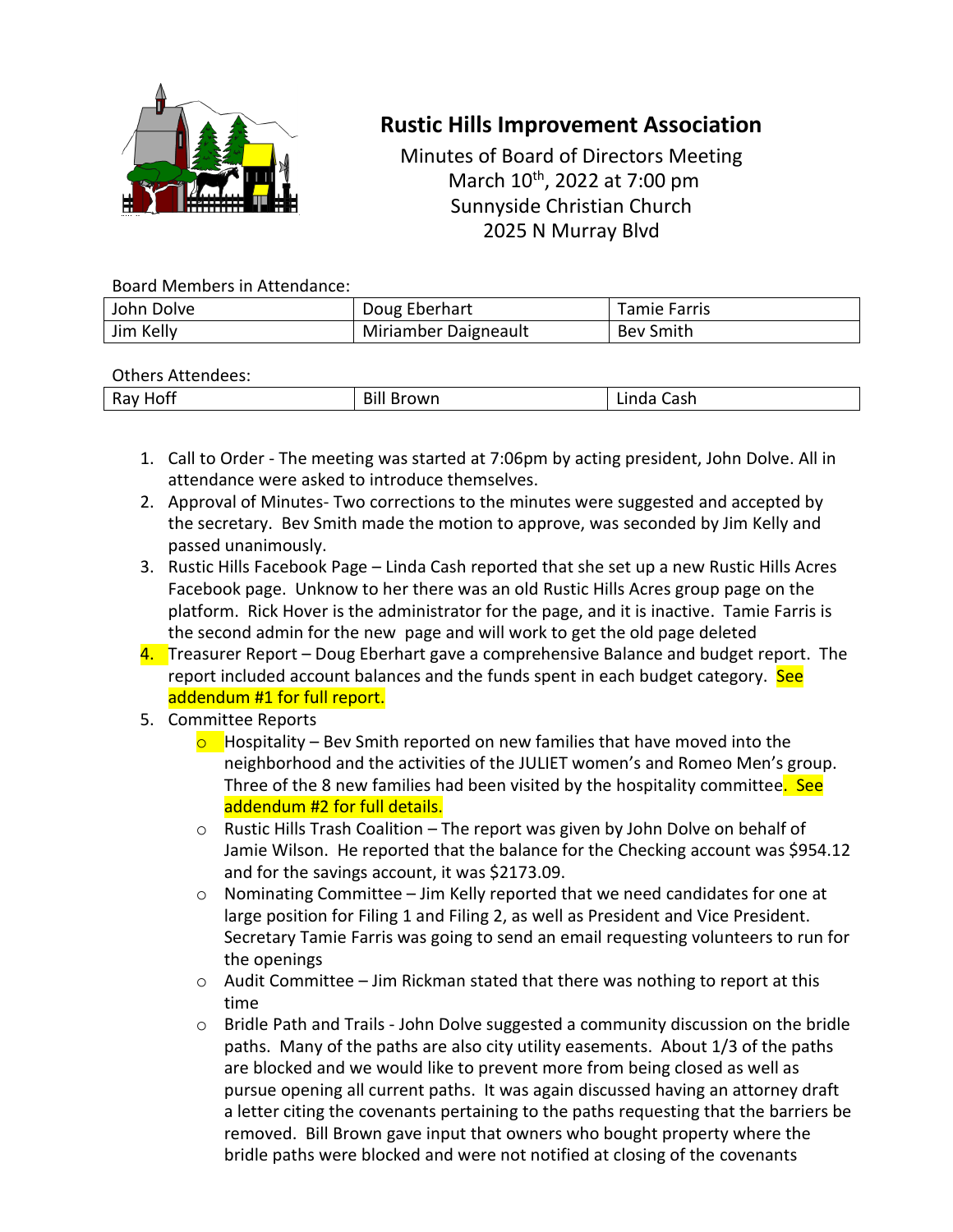should not be forced incur the inconvenience and expense of moving landscaping and fences. It was suggested that we ask the city to provide equine crossing signs for the streets as part of the paving project. Further discussion was tabled until after the elections for the new board in May and until we see what impact paving will have on the bridle paths.

- o Architectural Committee No Report currently.
- 6. Recent/Upcoming Events
	- o No recent events
	- o Upcoming events.
		- $\triangleright$  Annual Meeting on May 24<sup>th</sup>, 2022, 7PM at Sunny Side Christian Church
		- $\triangleright$  Volunteers are needed for setup and to check in attendees. Bev Smith will have the hospitality committee help with these assignments.
		- ➢ Melissa Hoffman, Wildfire Mitigation Program Coordinator for the CSFD will speak about the program at the annual meeting. The presentation should take about 20 minutes plus a Q&A. Stacy Sahlstorm, requested that we narrow down the topics we want covered. Ms Hoffman could focus on home hardening for fire prevention or the chipping program.
- 7. Follow ups
	- $\circ$  Logo Contest. Doug Eberhart has drawn up a flyer with the rules and requirements for a Logo Contest for the residents of RHA. See Addendum #3. The contest will be for residents only. Secretary Tamie Farris will send and email with the flyer to the residents and post to the new Facebook page.
	- $\circ$  We have not received an estimate from Tom Neppl for the metal entrance signs for the neighborhood and do not have estimates for stone signs as of yet.
	- o Covenants John Dolve tried to contact CONO to inquire about an attorney to retain to assist with drafting new covenants. They were not responsive and stated they no longer make recommendations for professionals to the public. A real estate attorney would be the appropriate type to retain. It was suggested that we use the draft that was drawn up by a previous board that did not pass as a starting point. Miriamber Daigneault suggested that we need to a clear idea about what we want before we proceed, and she volunteered to chair a covenant committee to determine the guidelines. A budget of \$2000 was suggested. Jim Rickman stated that a plan of action needs to be presented for a vote at the annul meeting. Jim Rickman made a motion to form a covenant review committee with Miriamber as chair and it was seconded by Doug Eberhart and passed unanimously
- 8. Other Matters

.

- $\circ$  Roy Thompson sent an email resigning from his position on the board. He felt that his requests to hold a special meeting regarding the new home build at 1917 Payton Circle was ignored and that nothing had been done to have the new owner comply with the RHA covenants. Doug Eberhart had sent him details of the lengthily communications between the architectural committee the city and the owner. It was decided to send him a vote of thanks for his service.
- $\circ$  Annual Meeting Agenda. John Dolve suggested we have an additional meeting in April to complete the details. It was decided to meet On April 21<sup>st</sup>, at Sunny Side Christian Church at 7:00pm. The action items for this meeting are reviewing quotes for signage for neighborhood entrances, finalizing the annual meeting agenda and covenant action plan.
- o Annual Meeting Agenda
	- $\triangleright$  Doug Eberhart will draft a budget for the April Meeting
	- $\triangleright$  Action Item Announce Miriamber Daigneault as the chair of the Covenant Committee and ask for volunteers.
	- $\triangleright$  Dues will stay the same for the 2022 -2033 year
	- $\triangleright$  A welcome and information packet drafted by Doug Eberhart will be passed out to